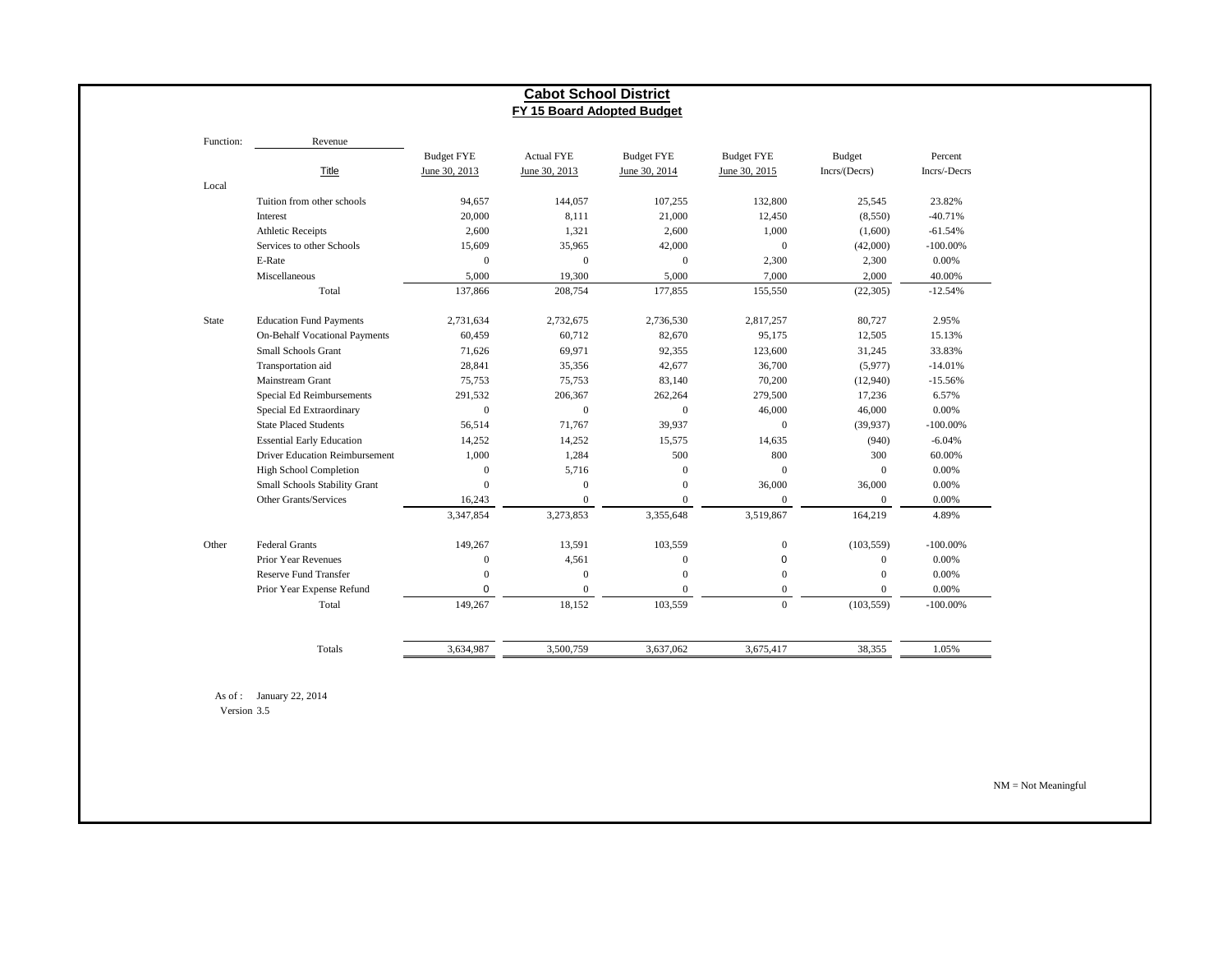|                      |                               |                   |                   | <b>Cabot School District</b> |                   |                |             |
|----------------------|-------------------------------|-------------------|-------------------|------------------------------|-------------------|----------------|-------------|
|                      |                               |                   |                   | FY 15 Board Adopted Budget   |                   |                |             |
|                      | <b>Function Summary</b>       |                   |                   |                              |                   |                |             |
|                      |                               | <b>Budget FYE</b> | <b>Actual FYE</b> | <b>Budget FYE</b>            | <b>Budget FYE</b> | <b>Budget</b>  | Percent     |
| <b>Function</b>      | Title                         | June 30, 2013     | June 30, 2013     | June 30, 2014                | June 30, 2015     | Incrs/ (Decrs) | Change      |
| 1000 Instruction     |                               | 1,374,967         | 1,439,159         | 1,502,252                    | 1,590,932         | 88,680         | 5.90%       |
|                      | 1200 Special Education        | 678,151           | 582,503           | 639,487                      | 637,478           | (2,009)        | $-0.31%$    |
| 1400 Co-Curricular   |                               | 59,000            | 40,578            | 58,250                       | 52,684            | (5,566)        | $-9.56%$    |
| 2120 Guidance        |                               | 67.190            | 74,348            | 53,923                       | 78,219            | 24,296         | 45.06%      |
|                      | 2121 Student Support          | 71,423            | 51,152            | 83,657                       | 41,880            | (41,777)       | $-49.94%$   |
| 2130 Health          |                               | 28,350            | 28,070            | 30,375                       | 36,129            | 5,754          | 18.94%      |
| 2150 Speech          |                               | 36,472            | 3,615             | $\mathbf{0}$                 | $\Omega$          | $\Omega$       | 0.00%       |
|                      | 2160 Occupational Therapy     | $\theta$          | 4,578             | $\mathbf{0}$                 | $\Omega$          | $\Omega$       | 0.00%       |
|                      | 2210 Professional Development | 19,000            | 28,580            | 20,000                       | 26,500            | 6,500          | 32.50%      |
| 2220 Library         |                               | 96,000            | 116,196           | 128,273                      | 130,527           | 2,254          | 1.76%       |
| 2230 Technology      |                               | 105,544           | 86,565            | 115,730                      | 72,477            | (43,253)       | $-37.37%$   |
| 2300 School Board    |                               | 204,171           | 177,806           | 160,319                      | 157,329           | (2,990)        | $-1.87%$    |
|                      | 2400 Principal's Office       | 217,446           | 224,093           | 240,043                      | 232,821           | (7,222)        | $-3.01%$    |
| 2500 Fiscal Services |                               | 87,500            | 80,859            | 90,052                       | 90,213            | 161            | 0.18%       |
| 2600 Plant Operation |                               | 311,181           | 322,789           | 258,265                      | 314,673           | 56,408         | 21.84%      |
| 2700 Transportation  |                               | 59,128            | 67,564            | 56,151                       | 68,324            | 12,173         | 21.68%      |
|                      | 4000 Construction Activity    | 79,245            | 36,764            | 65,000                       | 10,000            | (55,000)       | $-84.62%$   |
| 5000 Debt Service    |                               | 125,219           | 126,217           | 120,285                      | 135,231           | 14,946         | 12.43%      |
| 5000 Transfers       |                               | 15,000            | 13,742            | 15,000                       |                   | (15,000)       | $-100.00\%$ |
| 5000 Prior Year      |                               | $\overline{0}$    | $\Omega$          | $\mathbf{0}$                 | $\overline{0}$    | $\overline{0}$ | 0.00%       |
|                      | <b>Total Expenditures</b>     | 3,634,987         | 3,505,178         | 3,637,062                    | 3,675,417         | 38,355         | 1.05%       |
| Revenue              |                               | 3,634,987         | 3,500,759         | 3,637,062                    | 3,675,417         | 38,355         | 1.05%       |
|                      | Surplus/(Deficit)             | $\overline{0}$    | (4, 419)          | $\mathbf{0}$                 | $\overline{0}$    | $\overline{0}$ |             |

FY 13 Results are unaudited

As of: January 22, 2014 Version: 3.50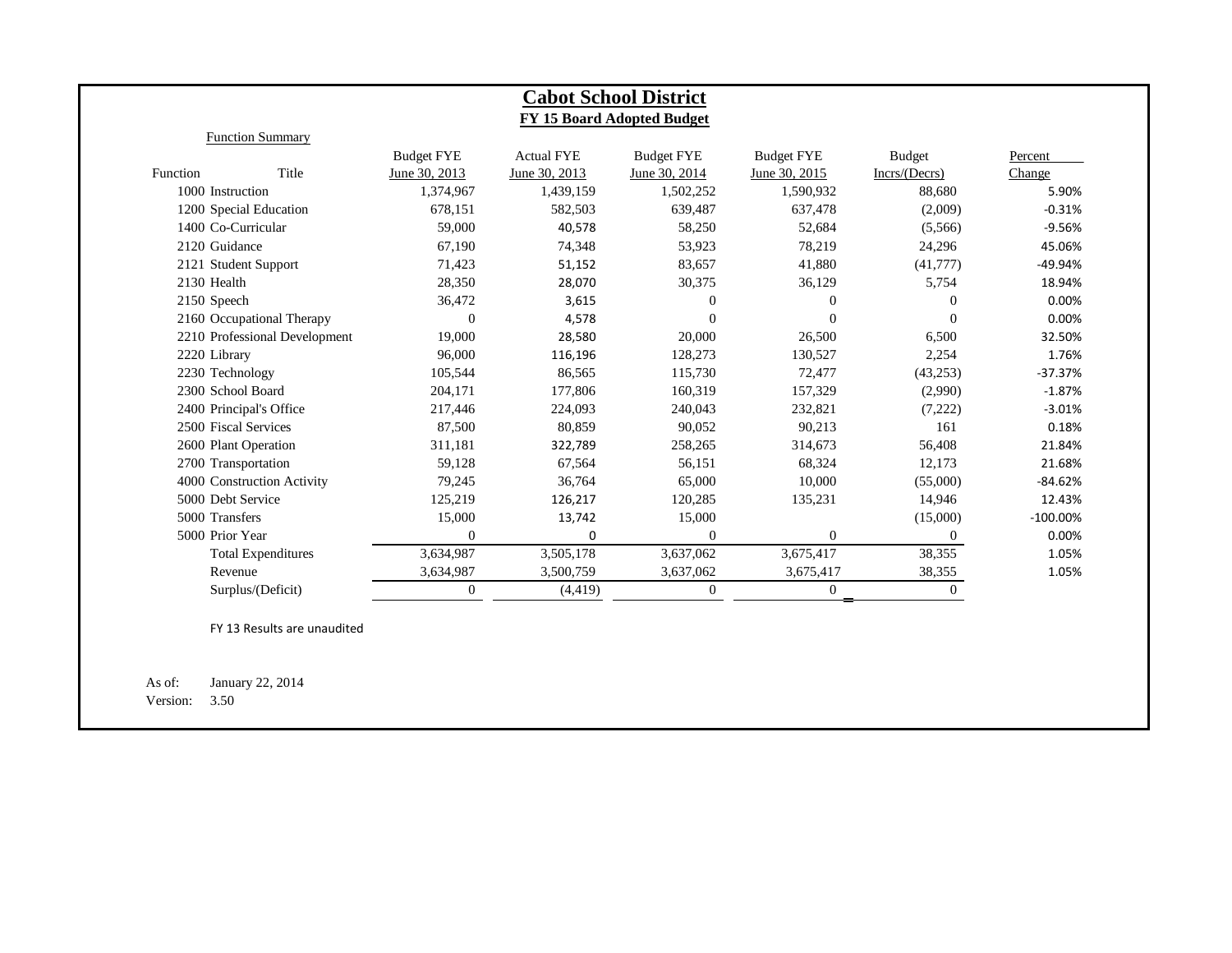|                           | <b>Budget FYE</b> | <b>Actual FYE</b> | <b>Budget FYE</b> | <b>Budget FYE</b> | <b>Budget</b> | Percent         |
|---------------------------|-------------------|-------------------|-------------------|-------------------|---------------|-----------------|
| Number<br>Name            | June 30, 2013     | June 30, 2013     | June 30, 2014     | June 30, 2015     | Incrs/(Decrs) | <b>Increase</b> |
| 100 Salaries & Wages      | 1,712,392         | 1,700,641         | 1,764,402         | 1,626,445         | (137, 957)    | $-7.82%$        |
| 200 Benefits              | 572,550           | 553,938           | 600,568           | 559,416           | (41, 152)     | $-6.85%$        |
| 300 Professional Services | 472,910           | 544,605           | 448,813           | 791,475           | 342,662       | 76.35%          |
| 400 Property Services     | 172,953           | 123,260           | 157,408           | 104,622           | (52,786)      | -33.53%         |
| 500 Other Services        | 240,011           | 199,383           | 208,374           | 218,511           | 10,137        | 4.86%           |
| 600 Supplies              | 169,700           | 151,355           | 181,232           | 177,510           | (3,722)       | $-2.05%$        |
| 700 Equipment             | 71,950            | 67,517            | 74,850            | 34,397            | (40, 453)     | -54.05%         |
| 800 Other & Interest      | 70,929            | 48,043            | 84,225            | 41,498            | (42, 727)     | -50.73%         |
| 900 Principal & Specific  | 151,593           | 116,481           | 117,190           | 121,543           | 4,353         | 3.71%           |
| Totals                    | 3,634,988         | 3,505,223         | 3,637,062         | 3,675,417         | 38,355        | 1.05%           |
|                           |                   |                   |                   |                   |               |                 |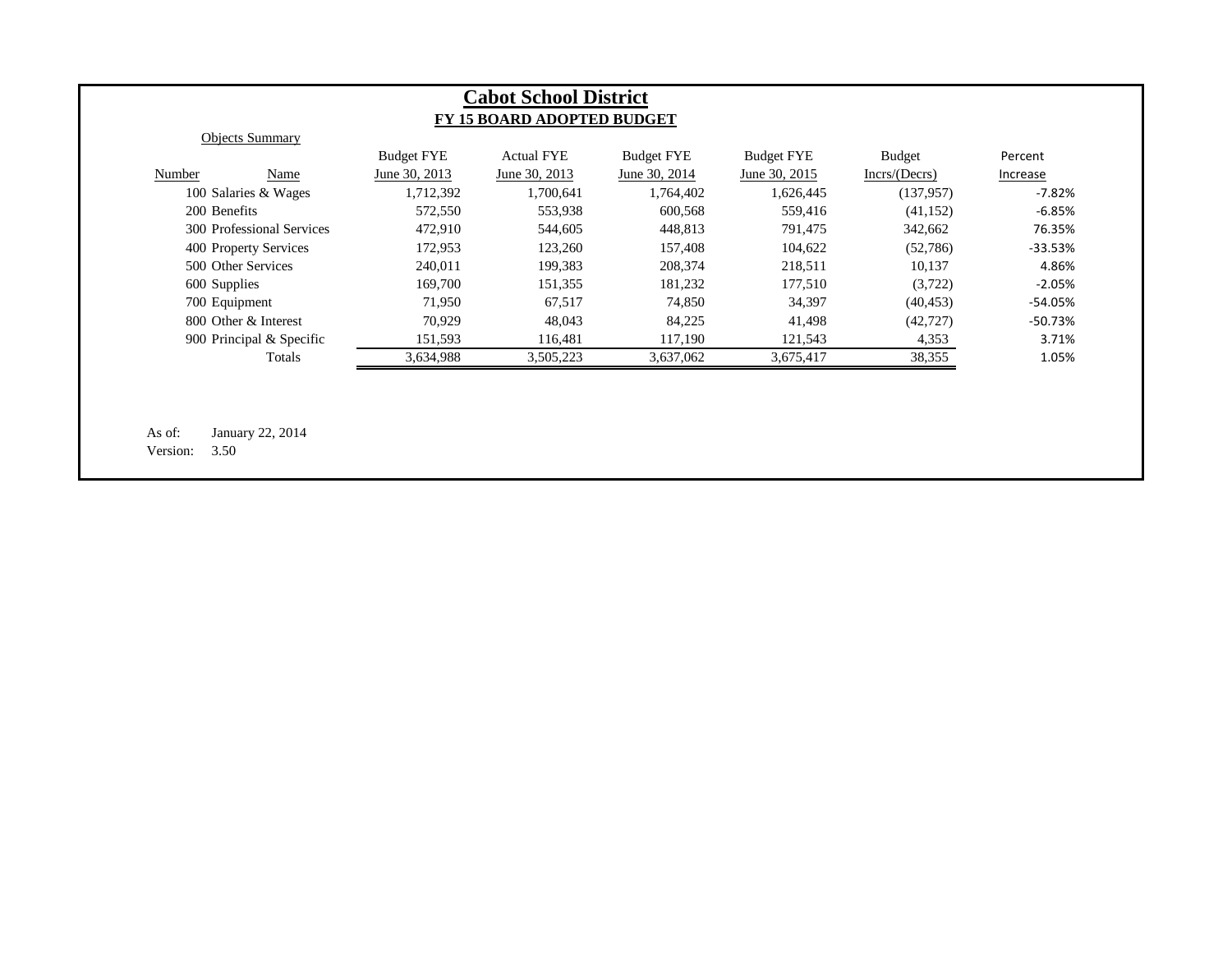| Regular Ed Instruction<br>$30 - Jun - 13$<br>30-Jun-14<br>30-Jun-15<br>Incr/(Dcrs)<br>Object<br>Title<br><b>Budget</b><br>Budget<br>Budget<br><b>Actual</b><br>100 Professional Salaries<br>881,134<br>912,772<br>933,654<br>974,698<br>41,044<br>100 Retirement<br>10,022<br>10,022<br>10,022<br>$\mathbf{0}$<br>(10,022)<br>100 Staff Salaries<br>2,609<br>$\overline{0}$<br>10,249<br>$\mathbf{0}$<br>$\mathbf{0}$<br>100 Substitutes<br>32,257<br>33,321<br>32,257<br>35,249<br>1,064<br>200 Benefits<br>283,066<br>273,825<br>279,901<br>288,341<br>8,440<br>300 Professional Services<br>10,000<br>60,711<br>29,449<br>87,391<br>57,942<br>400 Property Services<br>1,499<br>2,000<br>1,500<br>3,550<br>(1,550)<br>500 Other Services<br>95,336<br>96,965<br>130,007<br>157,511<br>27,504<br>600 Supplies<br>32,500<br>29,044<br>39,032<br>42,810<br>3,778<br>700 Equipment<br>18,500<br>16,093<br>10,200<br>4,000<br>(6,200)<br>800 Other<br>400<br>370<br>(33, 320)<br>34,180<br>860<br>900<br>$\mathbf{0}$<br>0<br>$\mathbf{0}$<br>$\mathbf{0}$<br>$\mathbf{0}$<br>1,374,964<br>1,439,159<br>1,502,252<br>1,590,932<br>88,680<br>Special Ed Instruction<br>Function<br>1200<br>For Fiscal Year:<br>$30$ -Jun-13<br>30-Jun-14<br>$30$ -Jun-15<br>Title<br><b>Budget</b><br>$Incr/(\mathbf{Dcrs})$<br><b>Object</b><br><b>Budget</b><br>Actual<br><b>Budget</b><br>100 Professional Salaries<br>229,411<br>202,436<br>$\mathbf{0}$<br>(202, 436)<br>169,420<br>100 Retirement<br>$\mathbf{0}$<br>$\mathbf{0}$<br>$\mathbf{0}$<br>$\mathbf{0}$<br>100 Staff Salaries<br>78,381<br>95,154<br>101,207<br>114,597<br>19,443<br>9,356<br>19,099<br>100 Substitutes<br>19,099<br>19,729<br>630<br>200 Benefits<br>131,782<br>164,565<br>166,203<br>92,179<br>(74, 024)<br>300 Professional Services<br>88,470<br>123,979<br>110,778<br>391,973<br>281,195<br>400 Property Services<br>$\mathbf{0}$<br>$\mathbf{0}$<br>500<br>500<br>$\mathbf{0}$<br>500 Other Services<br>89,325<br>42,676<br>36,317<br>9,500<br>(26, 817)<br>600 Supplies<br>4,500<br>4,500<br>4,500<br>3,442<br>$\mathbf{0}$<br>700 Equipment<br>641<br>4,400<br>4,500<br>4,500<br>$\mathbf{0}$<br>800 Other<br>$\boldsymbol{0}$<br>$\boldsymbol{0}$<br>$\mathbf{0}$<br>$\mathbf{0}$<br>$\mathbf{0}$<br>900<br>$\boldsymbol{0}$<br>0<br>$\boldsymbol{0}$<br>$\boldsymbol{0}$<br>$\overline{0}$<br>678,151<br>639,487<br>582,503<br>637,478<br>(2,009)<br>Co-Curricular Activities<br>Function<br>1400<br>30-Jun-13<br>30-Jun-14<br>30-Jun-15<br>Object<br>Title<br><b>Budget</b><br>Incr/(Dcrs)<br><b>Budget</b><br><b>Budget</b><br>Actual<br>22,589<br>35,000<br>27,656<br>100 Professional Salaries<br>35,000<br>(7, 344)<br>100 Retirement<br>$\mathbf{0}$<br>$\mathbf{0}$<br>$\boldsymbol{0}$<br>$\mathbf{0}$<br>100 Staff Salaries<br>$\mathbf{0}$<br>3,363<br>$\mathbf{0}$<br>$\mathbf{0}$<br>$\mathbf{0}$<br>100 Substitutes<br>$\mathbf{0}$<br>$\mathbf{0}$<br>$\boldsymbol{0}$<br>$\mathbf{0}$<br>200 Benefits<br>4,000<br>2,193<br>4,000<br>3,278<br>(722)<br>300 Professional Services<br>11,000<br>11,000<br>7,186<br>11,000<br>$\mathbf{0}$<br>400 Property Services<br>1,200<br>346<br>1,200<br>1,200<br>$\mathbf{0}$<br>801<br>500 Other Services<br>500<br>500<br>3,000<br>2,500<br>600 Supplies<br>5,800<br>3,592<br>5,050<br>5,050<br>$\mathbf{0}$<br>750<br>408<br>700 Equipment<br>750<br>750<br>$\mathbf{0}$<br>800 Other<br>750<br>100<br>750<br>750<br>$\mathbf{0}$<br>900<br>$\boldsymbol{0}$<br>$\boldsymbol{0}$<br>$\boldsymbol{0}$<br>$\boldsymbol{0}$<br>$\mathbf{0}$<br>59,000<br>40,578<br>58,250<br>52,684<br>(5,566)<br>Total of Instruction | Instruction      | Function  |           | 1100      |           |        |
|--------------------------------------------------------------------------------------------------------------------------------------------------------------------------------------------------------------------------------------------------------------------------------------------------------------------------------------------------------------------------------------------------------------------------------------------------------------------------------------------------------------------------------------------------------------------------------------------------------------------------------------------------------------------------------------------------------------------------------------------------------------------------------------------------------------------------------------------------------------------------------------------------------------------------------------------------------------------------------------------------------------------------------------------------------------------------------------------------------------------------------------------------------------------------------------------------------------------------------------------------------------------------------------------------------------------------------------------------------------------------------------------------------------------------------------------------------------------------------------------------------------------------------------------------------------------------------------------------------------------------------------------------------------------------------------------------------------------------------------------------------------------------------------------------------------------------------------------------------------------------------------------------------------------------------------------------------------------------------------------------------------------------------------------------------------------------------------------------------------------------------------------------------------------------------------------------------------------------------------------------------------------------------------------------------------------------------------------------------------------------------------------------------------------------------------------------------------------------------------------------------------------------------------------------------------------------------------------------------------------------------------------------------------------------------------------------------------------------------------------------------------------------------------------------------------------------------------------------------------------------------------------------------------------------------------------------------------------------------------------------------------------------------------------------------------------------------------------------------------------------------------------------------------------------------------------------------------------------------------------------------------------------------------------------------------------------------------------------------------------------------------------------------------------------------------------------------------------------------------------------------------------------------------------------------------------------------------------------------------------------------------------------|------------------|-----------|-----------|-----------|-----------|--------|
|                                                                                                                                                                                                                                                                                                                                                                                                                                                                                                                                                                                                                                                                                                                                                                                                                                                                                                                                                                                                                                                                                                                                                                                                                                                                                                                                                                                                                                                                                                                                                                                                                                                                                                                                                                                                                                                                                                                                                                                                                                                                                                                                                                                                                                                                                                                                                                                                                                                                                                                                                                                                                                                                                                                                                                                                                                                                                                                                                                                                                                                                                                                                                                                                                                                                                                                                                                                                                                                                                                                                                                                                                                                  |                  |           |           |           |           |        |
|                                                                                                                                                                                                                                                                                                                                                                                                                                                                                                                                                                                                                                                                                                                                                                                                                                                                                                                                                                                                                                                                                                                                                                                                                                                                                                                                                                                                                                                                                                                                                                                                                                                                                                                                                                                                                                                                                                                                                                                                                                                                                                                                                                                                                                                                                                                                                                                                                                                                                                                                                                                                                                                                                                                                                                                                                                                                                                                                                                                                                                                                                                                                                                                                                                                                                                                                                                                                                                                                                                                                                                                                                                                  | For Fiscal Year: |           |           |           |           |        |
|                                                                                                                                                                                                                                                                                                                                                                                                                                                                                                                                                                                                                                                                                                                                                                                                                                                                                                                                                                                                                                                                                                                                                                                                                                                                                                                                                                                                                                                                                                                                                                                                                                                                                                                                                                                                                                                                                                                                                                                                                                                                                                                                                                                                                                                                                                                                                                                                                                                                                                                                                                                                                                                                                                                                                                                                                                                                                                                                                                                                                                                                                                                                                                                                                                                                                                                                                                                                                                                                                                                                                                                                                                                  |                  |           |           |           |           |        |
|                                                                                                                                                                                                                                                                                                                                                                                                                                                                                                                                                                                                                                                                                                                                                                                                                                                                                                                                                                                                                                                                                                                                                                                                                                                                                                                                                                                                                                                                                                                                                                                                                                                                                                                                                                                                                                                                                                                                                                                                                                                                                                                                                                                                                                                                                                                                                                                                                                                                                                                                                                                                                                                                                                                                                                                                                                                                                                                                                                                                                                                                                                                                                                                                                                                                                                                                                                                                                                                                                                                                                                                                                                                  |                  |           |           |           |           |        |
|                                                                                                                                                                                                                                                                                                                                                                                                                                                                                                                                                                                                                                                                                                                                                                                                                                                                                                                                                                                                                                                                                                                                                                                                                                                                                                                                                                                                                                                                                                                                                                                                                                                                                                                                                                                                                                                                                                                                                                                                                                                                                                                                                                                                                                                                                                                                                                                                                                                                                                                                                                                                                                                                                                                                                                                                                                                                                                                                                                                                                                                                                                                                                                                                                                                                                                                                                                                                                                                                                                                                                                                                                                                  |                  |           |           |           |           |        |
|                                                                                                                                                                                                                                                                                                                                                                                                                                                                                                                                                                                                                                                                                                                                                                                                                                                                                                                                                                                                                                                                                                                                                                                                                                                                                                                                                                                                                                                                                                                                                                                                                                                                                                                                                                                                                                                                                                                                                                                                                                                                                                                                                                                                                                                                                                                                                                                                                                                                                                                                                                                                                                                                                                                                                                                                                                                                                                                                                                                                                                                                                                                                                                                                                                                                                                                                                                                                                                                                                                                                                                                                                                                  |                  |           |           |           |           |        |
|                                                                                                                                                                                                                                                                                                                                                                                                                                                                                                                                                                                                                                                                                                                                                                                                                                                                                                                                                                                                                                                                                                                                                                                                                                                                                                                                                                                                                                                                                                                                                                                                                                                                                                                                                                                                                                                                                                                                                                                                                                                                                                                                                                                                                                                                                                                                                                                                                                                                                                                                                                                                                                                                                                                                                                                                                                                                                                                                                                                                                                                                                                                                                                                                                                                                                                                                                                                                                                                                                                                                                                                                                                                  |                  |           |           |           |           |        |
|                                                                                                                                                                                                                                                                                                                                                                                                                                                                                                                                                                                                                                                                                                                                                                                                                                                                                                                                                                                                                                                                                                                                                                                                                                                                                                                                                                                                                                                                                                                                                                                                                                                                                                                                                                                                                                                                                                                                                                                                                                                                                                                                                                                                                                                                                                                                                                                                                                                                                                                                                                                                                                                                                                                                                                                                                                                                                                                                                                                                                                                                                                                                                                                                                                                                                                                                                                                                                                                                                                                                                                                                                                                  |                  |           |           |           |           |        |
|                                                                                                                                                                                                                                                                                                                                                                                                                                                                                                                                                                                                                                                                                                                                                                                                                                                                                                                                                                                                                                                                                                                                                                                                                                                                                                                                                                                                                                                                                                                                                                                                                                                                                                                                                                                                                                                                                                                                                                                                                                                                                                                                                                                                                                                                                                                                                                                                                                                                                                                                                                                                                                                                                                                                                                                                                                                                                                                                                                                                                                                                                                                                                                                                                                                                                                                                                                                                                                                                                                                                                                                                                                                  |                  |           |           |           |           |        |
|                                                                                                                                                                                                                                                                                                                                                                                                                                                                                                                                                                                                                                                                                                                                                                                                                                                                                                                                                                                                                                                                                                                                                                                                                                                                                                                                                                                                                                                                                                                                                                                                                                                                                                                                                                                                                                                                                                                                                                                                                                                                                                                                                                                                                                                                                                                                                                                                                                                                                                                                                                                                                                                                                                                                                                                                                                                                                                                                                                                                                                                                                                                                                                                                                                                                                                                                                                                                                                                                                                                                                                                                                                                  |                  |           |           |           |           |        |
|                                                                                                                                                                                                                                                                                                                                                                                                                                                                                                                                                                                                                                                                                                                                                                                                                                                                                                                                                                                                                                                                                                                                                                                                                                                                                                                                                                                                                                                                                                                                                                                                                                                                                                                                                                                                                                                                                                                                                                                                                                                                                                                                                                                                                                                                                                                                                                                                                                                                                                                                                                                                                                                                                                                                                                                                                                                                                                                                                                                                                                                                                                                                                                                                                                                                                                                                                                                                                                                                                                                                                                                                                                                  |                  |           |           |           |           |        |
|                                                                                                                                                                                                                                                                                                                                                                                                                                                                                                                                                                                                                                                                                                                                                                                                                                                                                                                                                                                                                                                                                                                                                                                                                                                                                                                                                                                                                                                                                                                                                                                                                                                                                                                                                                                                                                                                                                                                                                                                                                                                                                                                                                                                                                                                                                                                                                                                                                                                                                                                                                                                                                                                                                                                                                                                                                                                                                                                                                                                                                                                                                                                                                                                                                                                                                                                                                                                                                                                                                                                                                                                                                                  |                  |           |           |           |           |        |
|                                                                                                                                                                                                                                                                                                                                                                                                                                                                                                                                                                                                                                                                                                                                                                                                                                                                                                                                                                                                                                                                                                                                                                                                                                                                                                                                                                                                                                                                                                                                                                                                                                                                                                                                                                                                                                                                                                                                                                                                                                                                                                                                                                                                                                                                                                                                                                                                                                                                                                                                                                                                                                                                                                                                                                                                                                                                                                                                                                                                                                                                                                                                                                                                                                                                                                                                                                                                                                                                                                                                                                                                                                                  |                  |           |           |           |           |        |
|                                                                                                                                                                                                                                                                                                                                                                                                                                                                                                                                                                                                                                                                                                                                                                                                                                                                                                                                                                                                                                                                                                                                                                                                                                                                                                                                                                                                                                                                                                                                                                                                                                                                                                                                                                                                                                                                                                                                                                                                                                                                                                                                                                                                                                                                                                                                                                                                                                                                                                                                                                                                                                                                                                                                                                                                                                                                                                                                                                                                                                                                                                                                                                                                                                                                                                                                                                                                                                                                                                                                                                                                                                                  |                  |           |           |           |           |        |
|                                                                                                                                                                                                                                                                                                                                                                                                                                                                                                                                                                                                                                                                                                                                                                                                                                                                                                                                                                                                                                                                                                                                                                                                                                                                                                                                                                                                                                                                                                                                                                                                                                                                                                                                                                                                                                                                                                                                                                                                                                                                                                                                                                                                                                                                                                                                                                                                                                                                                                                                                                                                                                                                                                                                                                                                                                                                                                                                                                                                                                                                                                                                                                                                                                                                                                                                                                                                                                                                                                                                                                                                                                                  |                  |           |           |           |           |        |
|                                                                                                                                                                                                                                                                                                                                                                                                                                                                                                                                                                                                                                                                                                                                                                                                                                                                                                                                                                                                                                                                                                                                                                                                                                                                                                                                                                                                                                                                                                                                                                                                                                                                                                                                                                                                                                                                                                                                                                                                                                                                                                                                                                                                                                                                                                                                                                                                                                                                                                                                                                                                                                                                                                                                                                                                                                                                                                                                                                                                                                                                                                                                                                                                                                                                                                                                                                                                                                                                                                                                                                                                                                                  |                  |           |           |           |           |        |
|                                                                                                                                                                                                                                                                                                                                                                                                                                                                                                                                                                                                                                                                                                                                                                                                                                                                                                                                                                                                                                                                                                                                                                                                                                                                                                                                                                                                                                                                                                                                                                                                                                                                                                                                                                                                                                                                                                                                                                                                                                                                                                                                                                                                                                                                                                                                                                                                                                                                                                                                                                                                                                                                                                                                                                                                                                                                                                                                                                                                                                                                                                                                                                                                                                                                                                                                                                                                                                                                                                                                                                                                                                                  |                  |           |           |           |           |        |
|                                                                                                                                                                                                                                                                                                                                                                                                                                                                                                                                                                                                                                                                                                                                                                                                                                                                                                                                                                                                                                                                                                                                                                                                                                                                                                                                                                                                                                                                                                                                                                                                                                                                                                                                                                                                                                                                                                                                                                                                                                                                                                                                                                                                                                                                                                                                                                                                                                                                                                                                                                                                                                                                                                                                                                                                                                                                                                                                                                                                                                                                                                                                                                                                                                                                                                                                                                                                                                                                                                                                                                                                                                                  |                  |           |           |           |           |        |
|                                                                                                                                                                                                                                                                                                                                                                                                                                                                                                                                                                                                                                                                                                                                                                                                                                                                                                                                                                                                                                                                                                                                                                                                                                                                                                                                                                                                                                                                                                                                                                                                                                                                                                                                                                                                                                                                                                                                                                                                                                                                                                                                                                                                                                                                                                                                                                                                                                                                                                                                                                                                                                                                                                                                                                                                                                                                                                                                                                                                                                                                                                                                                                                                                                                                                                                                                                                                                                                                                                                                                                                                                                                  |                  |           |           |           |           |        |
|                                                                                                                                                                                                                                                                                                                                                                                                                                                                                                                                                                                                                                                                                                                                                                                                                                                                                                                                                                                                                                                                                                                                                                                                                                                                                                                                                                                                                                                                                                                                                                                                                                                                                                                                                                                                                                                                                                                                                                                                                                                                                                                                                                                                                                                                                                                                                                                                                                                                                                                                                                                                                                                                                                                                                                                                                                                                                                                                                                                                                                                                                                                                                                                                                                                                                                                                                                                                                                                                                                                                                                                                                                                  |                  |           |           |           |           |        |
|                                                                                                                                                                                                                                                                                                                                                                                                                                                                                                                                                                                                                                                                                                                                                                                                                                                                                                                                                                                                                                                                                                                                                                                                                                                                                                                                                                                                                                                                                                                                                                                                                                                                                                                                                                                                                                                                                                                                                                                                                                                                                                                                                                                                                                                                                                                                                                                                                                                                                                                                                                                                                                                                                                                                                                                                                                                                                                                                                                                                                                                                                                                                                                                                                                                                                                                                                                                                                                                                                                                                                                                                                                                  |                  |           |           |           |           |        |
|                                                                                                                                                                                                                                                                                                                                                                                                                                                                                                                                                                                                                                                                                                                                                                                                                                                                                                                                                                                                                                                                                                                                                                                                                                                                                                                                                                                                                                                                                                                                                                                                                                                                                                                                                                                                                                                                                                                                                                                                                                                                                                                                                                                                                                                                                                                                                                                                                                                                                                                                                                                                                                                                                                                                                                                                                                                                                                                                                                                                                                                                                                                                                                                                                                                                                                                                                                                                                                                                                                                                                                                                                                                  |                  |           |           |           |           |        |
|                                                                                                                                                                                                                                                                                                                                                                                                                                                                                                                                                                                                                                                                                                                                                                                                                                                                                                                                                                                                                                                                                                                                                                                                                                                                                                                                                                                                                                                                                                                                                                                                                                                                                                                                                                                                                                                                                                                                                                                                                                                                                                                                                                                                                                                                                                                                                                                                                                                                                                                                                                                                                                                                                                                                                                                                                                                                                                                                                                                                                                                                                                                                                                                                                                                                                                                                                                                                                                                                                                                                                                                                                                                  |                  |           |           |           |           |        |
|                                                                                                                                                                                                                                                                                                                                                                                                                                                                                                                                                                                                                                                                                                                                                                                                                                                                                                                                                                                                                                                                                                                                                                                                                                                                                                                                                                                                                                                                                                                                                                                                                                                                                                                                                                                                                                                                                                                                                                                                                                                                                                                                                                                                                                                                                                                                                                                                                                                                                                                                                                                                                                                                                                                                                                                                                                                                                                                                                                                                                                                                                                                                                                                                                                                                                                                                                                                                                                                                                                                                                                                                                                                  |                  |           |           |           |           |        |
|                                                                                                                                                                                                                                                                                                                                                                                                                                                                                                                                                                                                                                                                                                                                                                                                                                                                                                                                                                                                                                                                                                                                                                                                                                                                                                                                                                                                                                                                                                                                                                                                                                                                                                                                                                                                                                                                                                                                                                                                                                                                                                                                                                                                                                                                                                                                                                                                                                                                                                                                                                                                                                                                                                                                                                                                                                                                                                                                                                                                                                                                                                                                                                                                                                                                                                                                                                                                                                                                                                                                                                                                                                                  |                  |           |           |           |           |        |
|                                                                                                                                                                                                                                                                                                                                                                                                                                                                                                                                                                                                                                                                                                                                                                                                                                                                                                                                                                                                                                                                                                                                                                                                                                                                                                                                                                                                                                                                                                                                                                                                                                                                                                                                                                                                                                                                                                                                                                                                                                                                                                                                                                                                                                                                                                                                                                                                                                                                                                                                                                                                                                                                                                                                                                                                                                                                                                                                                                                                                                                                                                                                                                                                                                                                                                                                                                                                                                                                                                                                                                                                                                                  |                  |           |           |           |           |        |
|                                                                                                                                                                                                                                                                                                                                                                                                                                                                                                                                                                                                                                                                                                                                                                                                                                                                                                                                                                                                                                                                                                                                                                                                                                                                                                                                                                                                                                                                                                                                                                                                                                                                                                                                                                                                                                                                                                                                                                                                                                                                                                                                                                                                                                                                                                                                                                                                                                                                                                                                                                                                                                                                                                                                                                                                                                                                                                                                                                                                                                                                                                                                                                                                                                                                                                                                                                                                                                                                                                                                                                                                                                                  |                  |           |           |           |           |        |
|                                                                                                                                                                                                                                                                                                                                                                                                                                                                                                                                                                                                                                                                                                                                                                                                                                                                                                                                                                                                                                                                                                                                                                                                                                                                                                                                                                                                                                                                                                                                                                                                                                                                                                                                                                                                                                                                                                                                                                                                                                                                                                                                                                                                                                                                                                                                                                                                                                                                                                                                                                                                                                                                                                                                                                                                                                                                                                                                                                                                                                                                                                                                                                                                                                                                                                                                                                                                                                                                                                                                                                                                                                                  |                  |           |           |           |           |        |
|                                                                                                                                                                                                                                                                                                                                                                                                                                                                                                                                                                                                                                                                                                                                                                                                                                                                                                                                                                                                                                                                                                                                                                                                                                                                                                                                                                                                                                                                                                                                                                                                                                                                                                                                                                                                                                                                                                                                                                                                                                                                                                                                                                                                                                                                                                                                                                                                                                                                                                                                                                                                                                                                                                                                                                                                                                                                                                                                                                                                                                                                                                                                                                                                                                                                                                                                                                                                                                                                                                                                                                                                                                                  |                  |           |           |           |           |        |
|                                                                                                                                                                                                                                                                                                                                                                                                                                                                                                                                                                                                                                                                                                                                                                                                                                                                                                                                                                                                                                                                                                                                                                                                                                                                                                                                                                                                                                                                                                                                                                                                                                                                                                                                                                                                                                                                                                                                                                                                                                                                                                                                                                                                                                                                                                                                                                                                                                                                                                                                                                                                                                                                                                                                                                                                                                                                                                                                                                                                                                                                                                                                                                                                                                                                                                                                                                                                                                                                                                                                                                                                                                                  |                  |           |           |           |           |        |
|                                                                                                                                                                                                                                                                                                                                                                                                                                                                                                                                                                                                                                                                                                                                                                                                                                                                                                                                                                                                                                                                                                                                                                                                                                                                                                                                                                                                                                                                                                                                                                                                                                                                                                                                                                                                                                                                                                                                                                                                                                                                                                                                                                                                                                                                                                                                                                                                                                                                                                                                                                                                                                                                                                                                                                                                                                                                                                                                                                                                                                                                                                                                                                                                                                                                                                                                                                                                                                                                                                                                                                                                                                                  |                  |           |           |           |           |        |
|                                                                                                                                                                                                                                                                                                                                                                                                                                                                                                                                                                                                                                                                                                                                                                                                                                                                                                                                                                                                                                                                                                                                                                                                                                                                                                                                                                                                                                                                                                                                                                                                                                                                                                                                                                                                                                                                                                                                                                                                                                                                                                                                                                                                                                                                                                                                                                                                                                                                                                                                                                                                                                                                                                                                                                                                                                                                                                                                                                                                                                                                                                                                                                                                                                                                                                                                                                                                                                                                                                                                                                                                                                                  |                  |           |           |           |           |        |
|                                                                                                                                                                                                                                                                                                                                                                                                                                                                                                                                                                                                                                                                                                                                                                                                                                                                                                                                                                                                                                                                                                                                                                                                                                                                                                                                                                                                                                                                                                                                                                                                                                                                                                                                                                                                                                                                                                                                                                                                                                                                                                                                                                                                                                                                                                                                                                                                                                                                                                                                                                                                                                                                                                                                                                                                                                                                                                                                                                                                                                                                                                                                                                                                                                                                                                                                                                                                                                                                                                                                                                                                                                                  |                  |           |           |           |           |        |
|                                                                                                                                                                                                                                                                                                                                                                                                                                                                                                                                                                                                                                                                                                                                                                                                                                                                                                                                                                                                                                                                                                                                                                                                                                                                                                                                                                                                                                                                                                                                                                                                                                                                                                                                                                                                                                                                                                                                                                                                                                                                                                                                                                                                                                                                                                                                                                                                                                                                                                                                                                                                                                                                                                                                                                                                                                                                                                                                                                                                                                                                                                                                                                                                                                                                                                                                                                                                                                                                                                                                                                                                                                                  |                  |           |           |           |           |        |
|                                                                                                                                                                                                                                                                                                                                                                                                                                                                                                                                                                                                                                                                                                                                                                                                                                                                                                                                                                                                                                                                                                                                                                                                                                                                                                                                                                                                                                                                                                                                                                                                                                                                                                                                                                                                                                                                                                                                                                                                                                                                                                                                                                                                                                                                                                                                                                                                                                                                                                                                                                                                                                                                                                                                                                                                                                                                                                                                                                                                                                                                                                                                                                                                                                                                                                                                                                                                                                                                                                                                                                                                                                                  | For Fiscal Year: |           |           |           |           |        |
|                                                                                                                                                                                                                                                                                                                                                                                                                                                                                                                                                                                                                                                                                                                                                                                                                                                                                                                                                                                                                                                                                                                                                                                                                                                                                                                                                                                                                                                                                                                                                                                                                                                                                                                                                                                                                                                                                                                                                                                                                                                                                                                                                                                                                                                                                                                                                                                                                                                                                                                                                                                                                                                                                                                                                                                                                                                                                                                                                                                                                                                                                                                                                                                                                                                                                                                                                                                                                                                                                                                                                                                                                                                  |                  |           |           |           |           |        |
|                                                                                                                                                                                                                                                                                                                                                                                                                                                                                                                                                                                                                                                                                                                                                                                                                                                                                                                                                                                                                                                                                                                                                                                                                                                                                                                                                                                                                                                                                                                                                                                                                                                                                                                                                                                                                                                                                                                                                                                                                                                                                                                                                                                                                                                                                                                                                                                                                                                                                                                                                                                                                                                                                                                                                                                                                                                                                                                                                                                                                                                                                                                                                                                                                                                                                                                                                                                                                                                                                                                                                                                                                                                  |                  |           |           |           |           |        |
|                                                                                                                                                                                                                                                                                                                                                                                                                                                                                                                                                                                                                                                                                                                                                                                                                                                                                                                                                                                                                                                                                                                                                                                                                                                                                                                                                                                                                                                                                                                                                                                                                                                                                                                                                                                                                                                                                                                                                                                                                                                                                                                                                                                                                                                                                                                                                                                                                                                                                                                                                                                                                                                                                                                                                                                                                                                                                                                                                                                                                                                                                                                                                                                                                                                                                                                                                                                                                                                                                                                                                                                                                                                  |                  |           |           |           |           |        |
|                                                                                                                                                                                                                                                                                                                                                                                                                                                                                                                                                                                                                                                                                                                                                                                                                                                                                                                                                                                                                                                                                                                                                                                                                                                                                                                                                                                                                                                                                                                                                                                                                                                                                                                                                                                                                                                                                                                                                                                                                                                                                                                                                                                                                                                                                                                                                                                                                                                                                                                                                                                                                                                                                                                                                                                                                                                                                                                                                                                                                                                                                                                                                                                                                                                                                                                                                                                                                                                                                                                                                                                                                                                  |                  |           |           |           |           |        |
|                                                                                                                                                                                                                                                                                                                                                                                                                                                                                                                                                                                                                                                                                                                                                                                                                                                                                                                                                                                                                                                                                                                                                                                                                                                                                                                                                                                                                                                                                                                                                                                                                                                                                                                                                                                                                                                                                                                                                                                                                                                                                                                                                                                                                                                                                                                                                                                                                                                                                                                                                                                                                                                                                                                                                                                                                                                                                                                                                                                                                                                                                                                                                                                                                                                                                                                                                                                                                                                                                                                                                                                                                                                  |                  |           |           |           |           |        |
|                                                                                                                                                                                                                                                                                                                                                                                                                                                                                                                                                                                                                                                                                                                                                                                                                                                                                                                                                                                                                                                                                                                                                                                                                                                                                                                                                                                                                                                                                                                                                                                                                                                                                                                                                                                                                                                                                                                                                                                                                                                                                                                                                                                                                                                                                                                                                                                                                                                                                                                                                                                                                                                                                                                                                                                                                                                                                                                                                                                                                                                                                                                                                                                                                                                                                                                                                                                                                                                                                                                                                                                                                                                  |                  |           |           |           |           |        |
|                                                                                                                                                                                                                                                                                                                                                                                                                                                                                                                                                                                                                                                                                                                                                                                                                                                                                                                                                                                                                                                                                                                                                                                                                                                                                                                                                                                                                                                                                                                                                                                                                                                                                                                                                                                                                                                                                                                                                                                                                                                                                                                                                                                                                                                                                                                                                                                                                                                                                                                                                                                                                                                                                                                                                                                                                                                                                                                                                                                                                                                                                                                                                                                                                                                                                                                                                                                                                                                                                                                                                                                                                                                  |                  |           |           |           |           |        |
|                                                                                                                                                                                                                                                                                                                                                                                                                                                                                                                                                                                                                                                                                                                                                                                                                                                                                                                                                                                                                                                                                                                                                                                                                                                                                                                                                                                                                                                                                                                                                                                                                                                                                                                                                                                                                                                                                                                                                                                                                                                                                                                                                                                                                                                                                                                                                                                                                                                                                                                                                                                                                                                                                                                                                                                                                                                                                                                                                                                                                                                                                                                                                                                                                                                                                                                                                                                                                                                                                                                                                                                                                                                  |                  |           |           |           |           |        |
|                                                                                                                                                                                                                                                                                                                                                                                                                                                                                                                                                                                                                                                                                                                                                                                                                                                                                                                                                                                                                                                                                                                                                                                                                                                                                                                                                                                                                                                                                                                                                                                                                                                                                                                                                                                                                                                                                                                                                                                                                                                                                                                                                                                                                                                                                                                                                                                                                                                                                                                                                                                                                                                                                                                                                                                                                                                                                                                                                                                                                                                                                                                                                                                                                                                                                                                                                                                                                                                                                                                                                                                                                                                  |                  |           |           |           |           |        |
|                                                                                                                                                                                                                                                                                                                                                                                                                                                                                                                                                                                                                                                                                                                                                                                                                                                                                                                                                                                                                                                                                                                                                                                                                                                                                                                                                                                                                                                                                                                                                                                                                                                                                                                                                                                                                                                                                                                                                                                                                                                                                                                                                                                                                                                                                                                                                                                                                                                                                                                                                                                                                                                                                                                                                                                                                                                                                                                                                                                                                                                                                                                                                                                                                                                                                                                                                                                                                                                                                                                                                                                                                                                  |                  |           |           |           |           |        |
|                                                                                                                                                                                                                                                                                                                                                                                                                                                                                                                                                                                                                                                                                                                                                                                                                                                                                                                                                                                                                                                                                                                                                                                                                                                                                                                                                                                                                                                                                                                                                                                                                                                                                                                                                                                                                                                                                                                                                                                                                                                                                                                                                                                                                                                                                                                                                                                                                                                                                                                                                                                                                                                                                                                                                                                                                                                                                                                                                                                                                                                                                                                                                                                                                                                                                                                                                                                                                                                                                                                                                                                                                                                  |                  |           |           |           |           |        |
|                                                                                                                                                                                                                                                                                                                                                                                                                                                                                                                                                                                                                                                                                                                                                                                                                                                                                                                                                                                                                                                                                                                                                                                                                                                                                                                                                                                                                                                                                                                                                                                                                                                                                                                                                                                                                                                                                                                                                                                                                                                                                                                                                                                                                                                                                                                                                                                                                                                                                                                                                                                                                                                                                                                                                                                                                                                                                                                                                                                                                                                                                                                                                                                                                                                                                                                                                                                                                                                                                                                                                                                                                                                  |                  |           |           |           |           |        |
|                                                                                                                                                                                                                                                                                                                                                                                                                                                                                                                                                                                                                                                                                                                                                                                                                                                                                                                                                                                                                                                                                                                                                                                                                                                                                                                                                                                                                                                                                                                                                                                                                                                                                                                                                                                                                                                                                                                                                                                                                                                                                                                                                                                                                                                                                                                                                                                                                                                                                                                                                                                                                                                                                                                                                                                                                                                                                                                                                                                                                                                                                                                                                                                                                                                                                                                                                                                                                                                                                                                                                                                                                                                  |                  |           |           |           |           |        |
|                                                                                                                                                                                                                                                                                                                                                                                                                                                                                                                                                                                                                                                                                                                                                                                                                                                                                                                                                                                                                                                                                                                                                                                                                                                                                                                                                                                                                                                                                                                                                                                                                                                                                                                                                                                                                                                                                                                                                                                                                                                                                                                                                                                                                                                                                                                                                                                                                                                                                                                                                                                                                                                                                                                                                                                                                                                                                                                                                                                                                                                                                                                                                                                                                                                                                                                                                                                                                                                                                                                                                                                                                                                  |                  |           |           |           |           |        |
|                                                                                                                                                                                                                                                                                                                                                                                                                                                                                                                                                                                                                                                                                                                                                                                                                                                                                                                                                                                                                                                                                                                                                                                                                                                                                                                                                                                                                                                                                                                                                                                                                                                                                                                                                                                                                                                                                                                                                                                                                                                                                                                                                                                                                                                                                                                                                                                                                                                                                                                                                                                                                                                                                                                                                                                                                                                                                                                                                                                                                                                                                                                                                                                                                                                                                                                                                                                                                                                                                                                                                                                                                                                  |                  | 2,112,115 | 2,062,240 | 2,199,989 | 2,281,094 | 81,105 |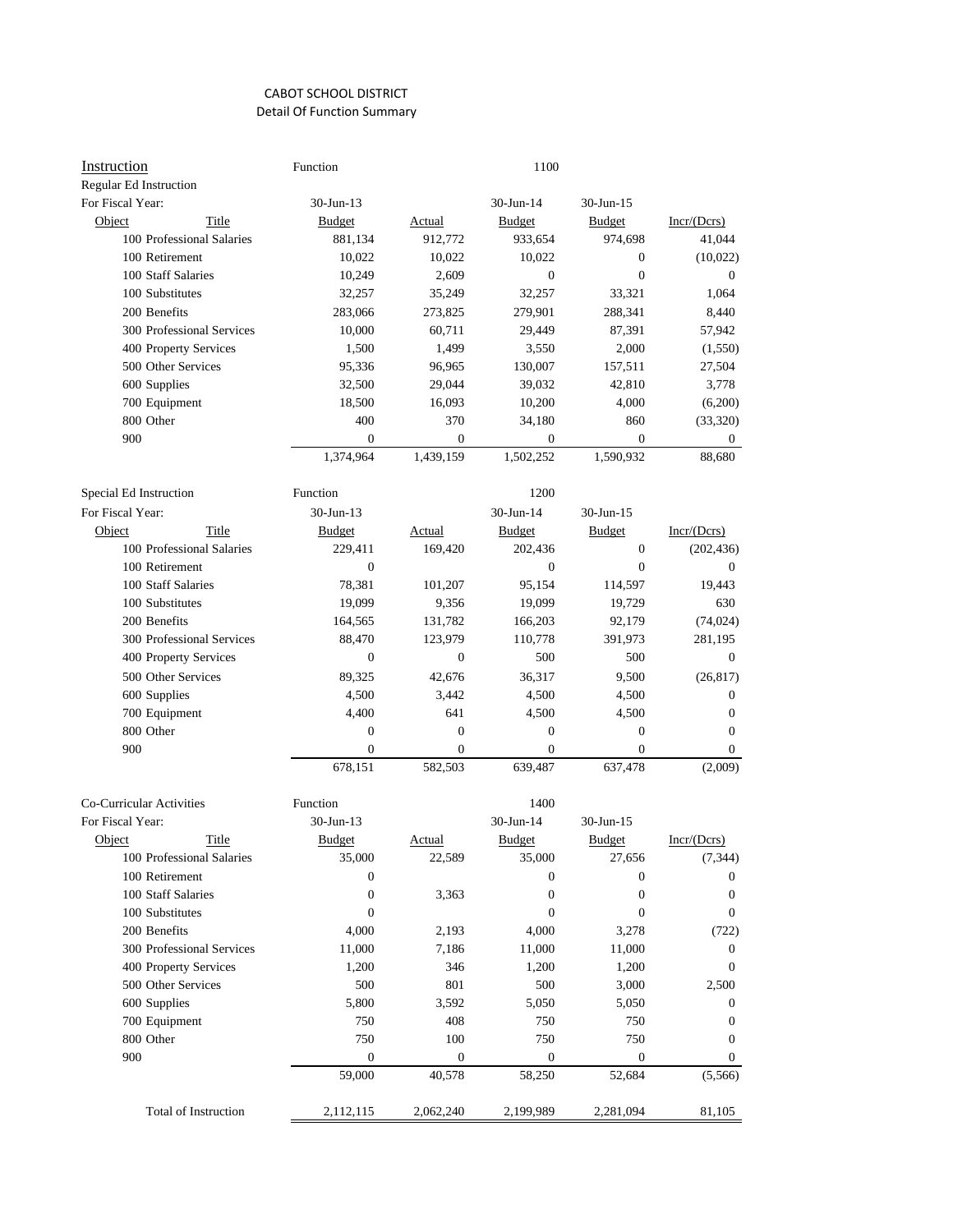| Guidance               |                           | Function         |                  | 2120             |                  |                  |
|------------------------|---------------------------|------------------|------------------|------------------|------------------|------------------|
| For Fiscal Year:       |                           | 30-Jun-13        |                  | 30-Jun-14        | 30-Jun-15        |                  |
| Object                 | Title                     | <b>Budget</b>    | <b>Actual</b>    | <b>Budget</b>    | <b>Budget</b>    | Incr/(Dcrs)      |
|                        | 100 Professional Salaries | 51,186           | 58,708           | 68,326           | 63,341           | (4,985)          |
|                        | 100 Retirement            | $\boldsymbol{0}$ | $\boldsymbol{0}$ | $\boldsymbol{0}$ | 0                | $\boldsymbol{0}$ |
|                        | 100 Staff Salaries        | $\boldsymbol{0}$ | $\overline{0}$   | $\theta$         | $\boldsymbol{0}$ | $\boldsymbol{0}$ |
|                        | 100 Substitutes           | $\mathbf{0}$     | $\overline{0}$   | $\theta$         | $\overline{0}$   | $\mathbf{0}$     |
|                        | 200 Benefits              | 11,204           | 11,134           | 12,882           | 12,428           | (454)            |
|                        | 300 Professional Services | 3,500            | 3.630            | $\theta$         | $\mathbf{0}$     | $\mathbf{0}$     |
|                        | 400 Property Services     | $\mathbf{0}$     | $\overline{0}$   | $\Omega$         | $\mathbf{0}$     | $\overline{0}$   |
|                        | 500 Other Services        | 100              | 24               | $\theta$         | $\Omega$         | $\Omega$         |
|                        | 600 Supplies              | 1,200            | 852              | 700              | 700              | $\overline{0}$   |
|                        | 700 Equipment             | $\mathbf{0}$     | $\overline{0}$   | 1,600            | 1,600            | $\mathbf{0}$     |
|                        | 800 Other                 | $\mathbf{0}$     | $\Omega$         | 150              | 150              | $\mathbf{0}$     |
| 900                    |                           | $\mathbf{0}$     | $\overline{0}$   | $\overline{0}$   | $\overline{0}$   | $\mathbf{0}$     |
|                        |                           | 67,190           | 74,348           | 83,658           | 78,219           | (5,439)          |
| <b>Student Support</b> |                           | Function         |                  | 2121             |                  |                  |
| For Fiscal Year:       |                           | 30-Jun-13        |                  | 30-Jun-14        | 30-Jun-15        |                  |
| Object                 | Title                     | <b>Budget</b>    | Actual           | <b>Budget</b>    | <b>Budget</b>    | Incr/(Dcrs)      |
|                        | 100 Professional Salaries | $\mathbf{0}$     | 45,108           | $\mathbf{0}$     | 35,228           | 35,228           |
|                        | 100 Retirement            | $\mathbf{0}$     | $\overline{0}$   | $\theta$         | $\mathbf{0}$     | $\mathbf{0}$     |
|                        | 100 Staff Salaries        | 43,021           | 6,044            | 46,463           | $\overline{0}$   | (46, 463)        |
|                        | 100 Substitutes           | $\mathbf{0}$     | $\Omega$         | $\theta$         | $\Omega$         | $\mathbf{0}$     |
|                        | 200 Benefits              | 5,903            | $\mathbf{0}$     | 6,485            | 5,677            | (808)            |
|                        | 300 Professional Services | 22,100           | $\mathbf{0}$     | $\theta$         | $\boldsymbol{0}$ | $\mathbf{0}$     |
|                        | 400 Property Services     | $\boldsymbol{0}$ | $\mathbf{0}$     | $\theta$         | $\mathbf{0}$     | $\mathbf{0}$     |
|                        | 500 Other Services        | 100              | $\mathbf{0}$     | 100              | 100              | $\boldsymbol{0}$ |
|                        | 600 Supplies              | 300              | $\overline{0}$   | 675              | 675              | $\overline{0}$   |
|                        | 700 Equipment             | $\mathbf{0}$     | $\mathbf{0}$     | 200              | 200              | $\overline{0}$   |
|                        | 800 Other                 | $\mathbf{0}$     | $\overline{0}$   | $\overline{0}$   | $\mathbf{0}$     | $\overline{0}$   |
| 900                    |                           | $\mathbf{0}$     | $\overline{0}$   | $\overline{0}$   | $\theta$         | $\mathbf{0}$     |
|                        |                           | 71,424           | 51,152           | 53,923           | 41,880           | (12,043)         |
| Health                 |                           | Function         |                  | 2130             |                  |                  |
| For Fiscal Year:       |                           | 30-Jun-13        |                  | 30-Jun-14        | 30-Jun-15        |                  |
| Object                 | Title                     | <b>Budget</b>    | <b>Actual</b>    | <b>Budget</b>    | Budget           | Incr/(Dcrs)      |
|                        | 100 Professional Salaries | $\boldsymbol{0}$ | $\boldsymbol{0}$ | $\boldsymbol{0}$ | $\boldsymbol{0}$ | $\boldsymbol{0}$ |
|                        | 100 Retirement            | 0                | $\boldsymbol{0}$ | $\boldsymbol{0}$ | 0                | $\mathbf{0}$     |
|                        | 100 Staff Salaries        | $\mathbf{0}$     | $\mathbf{0}$     | $\boldsymbol{0}$ | 0                | $\mathbf{0}$     |
|                        | 100 Substitutes           | $\mathbf{0}$     | 0                | $\overline{0}$   | 0                | $\mathbf{0}$     |
|                        | 200 Benefits              | $\mathbf{0}$     | $\overline{0}$   | $\mathbf{0}$     | $\mathbf{0}$     | 0                |
|                        | 300 Professional Services | 28,350           | 28,070           | 30,375           | 33,629           | 3,254            |
|                        | 400 Property Services     | 0                | $\mathbf{0}$     | $\mathbf{0}$     | 0                | $\overline{0}$   |
|                        | 500 Other Services        | $\mathbf{0}$     | $\mathbf{0}$     | $\overline{0}$   | $\mathbf{0}$     | $\mathbf{0}$     |
|                        | 600 Supplies              | $\boldsymbol{0}$ | $\boldsymbol{0}$ | $\boldsymbol{0}$ | 2,000            | 2,000            |
|                        | 700 Equipment             | $\boldsymbol{0}$ | $\boldsymbol{0}$ | $\boldsymbol{0}$ | 500              | 500              |

800 Other 0 0 0 00 900 0 0 0 0 0

28,350 28,070 30,375 36,129 5,754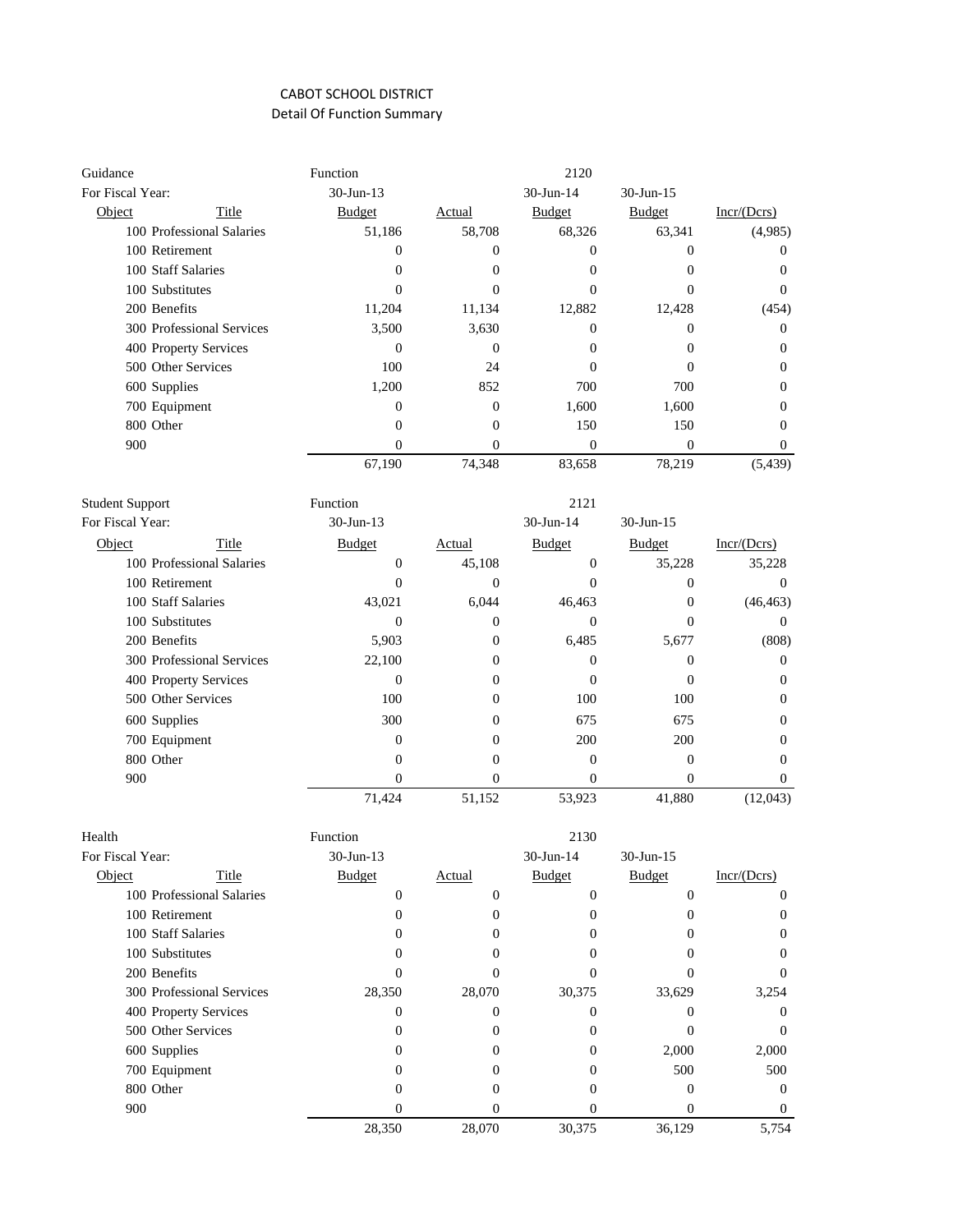| Speech           |                           | Function      |        | 2150          |               |             |
|------------------|---------------------------|---------------|--------|---------------|---------------|-------------|
| For Fiscal Year: |                           | 30-Jun-13     |        | 30-Jun-14     | $30$ -Jun-15  |             |
| Object           | Title                     | <b>Budget</b> | Actual | <b>Budget</b> | <b>Budget</b> | Incr/(Dcrs) |
|                  | 100 Professional Salaries | 0             |        |               | 0             |             |
|                  | 100 Retirement            |               | 0      |               |               | 0           |
|                  | 100 Staff Salaries        |               |        |               |               | 0           |
|                  | 100 Substitutes           |               |        |               |               |             |
| 200 Benefits     |                           |               |        |               |               | 0           |
|                  | 300 Professional Services | 36,472        | 3,615  |               |               | 0           |
|                  | 400 Property Services     | 0             |        |               |               |             |
|                  | 500 Other Services        |               |        |               |               | 0           |
| 600 Supplies     |                           | 0             |        |               |               | 0           |
|                  | 700 Equipment             |               |        |               |               |             |
| 800 Other        |                           | 0             |        |               |               | $\Omega$    |
| 900              |                           |               |        |               | 0             | 0           |
|                  |                           | 36,472        | 3,615  |               |               |             |

| Occupational Therapy            | Function      | 2160     |                |               |             |
|---------------------------------|---------------|----------|----------------|---------------|-------------|
| For Fiscal Year:                | $30$ -Jun-13  |          | 30-Jun-14      | 30-Jun-15     |             |
| Object<br>Title                 | <b>Budget</b> | Actual   | <b>Budget</b>  | <b>Budget</b> | Incr/(Dcrs) |
| 100 Professional Salaries       | 0             |          |                | 0             | $\theta$    |
| 100 Retirement                  |               |          |                |               | 0           |
| 100 Staff Salaries              |               |          |                |               | $\Omega$    |
| 100 Substitutes                 |               |          |                |               | $\Omega$    |
| 200 Benefits                    |               |          | 0              |               | $\Omega$    |
| 300 Professional Services       | 0             | 4,578    | 0              |               | $\Omega$    |
| 400 Property Services           |               |          |                |               | $\Omega$    |
| 500 Other Services              |               |          |                |               | $\Omega$    |
| 600 Supplies                    |               |          |                |               | 0           |
| 700 Equipment                   |               |          |                |               | 0           |
| 800 Other                       |               |          |                |               | 0           |
| 900                             | 0             | $\theta$ | 0              | 0             | $\Omega$    |
|                                 | $\theta$      | 4,578    | $\overline{0}$ | $\theta$      | $\theta$    |
| <b>Total of Student Support</b> | 203,436       | 161,763  | 167,956        | 156,228       | (11, 728)   |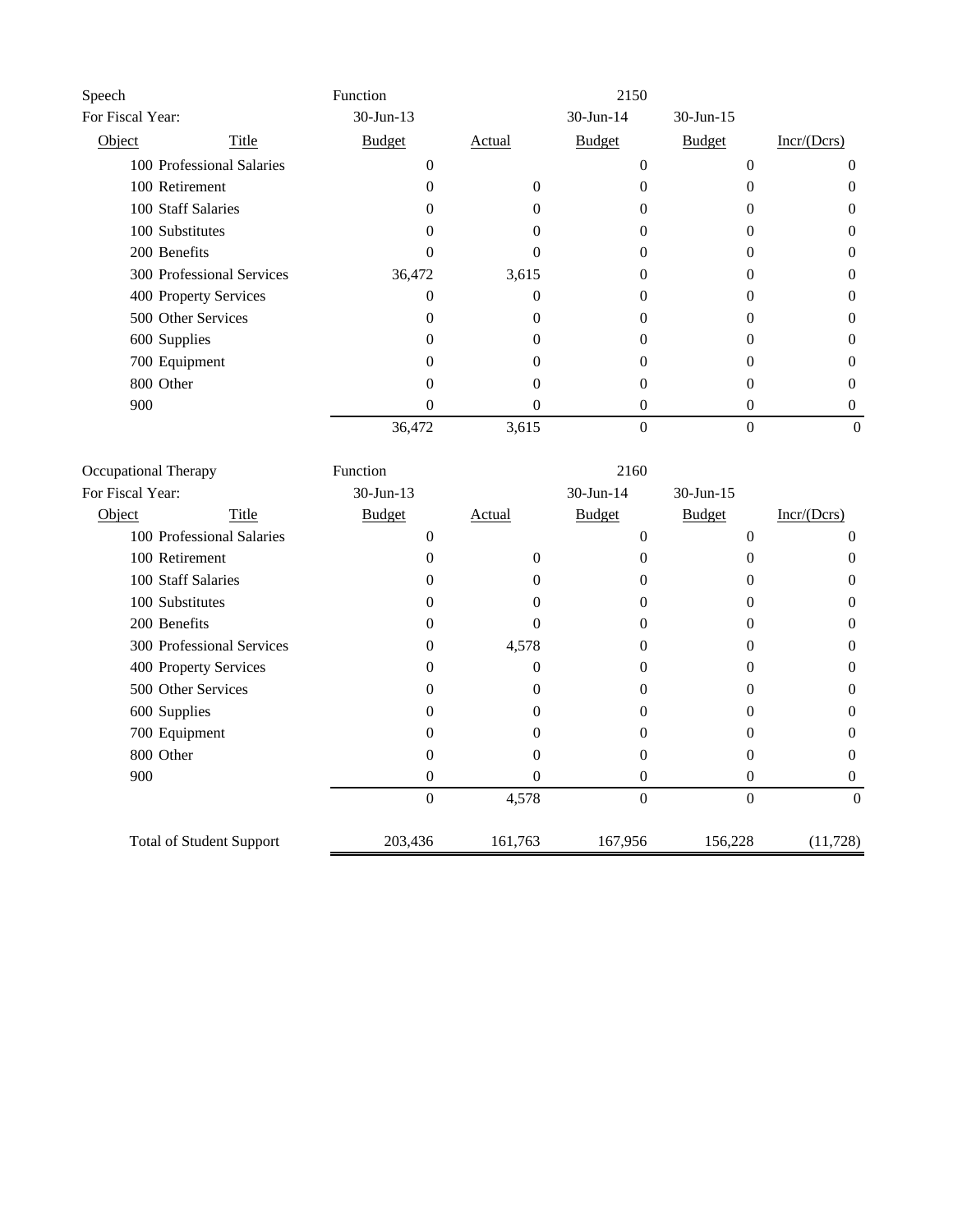# Instructional Support Services

|                  | Professional Development  | Function        |              | 2210          |                 |                |
|------------------|---------------------------|-----------------|--------------|---------------|-----------------|----------------|
| For Fiscal Year: |                           | 30-Jun-13       |              | 30-Jun-14     | 30-Jun-15       |                |
| Object           | Title                     | <b>Budget</b>   | Actual       | Budget        | <b>Budget</b>   | Incr/(Dcrs)    |
|                  | 100 Professional Salaries | $\mathbf{0}$    |              | $\theta$      | $\mathbf{0}$    | $\Omega$       |
|                  | 100 Retirement            | $\mathbf{0}$    |              | $\mathbf{0}$  | $\mathbf{0}$    | $\mathbf{0}$   |
|                  | 100 Staff Salaries        | $\mathbf{0}$    |              | $\Omega$      | $\Omega$        | $\mathbf{0}$   |
|                  | 100 Substitutes           | $\Omega$        |              | $\theta$      | $\theta$        | $\theta$       |
|                  | 200 Benefits              | 12,500          | 12,717       | 11,500        | 17,000          | 5,500          |
|                  | 300 Professional Services | 5,000           | 13,708       | 5,500         | 8,000           | 2,500          |
|                  | 400 Property Services     | $\Omega$        |              | $\Omega$      | $\Omega$        | $\Omega$       |
|                  | 500 Other Services        | 1,500           | 1,325        | 3,000         | 1,500           | (1,500)        |
|                  | 600 Supplies              | $\Omega$        | 830          | $\Omega$      | $\Omega$        | $\overline{0}$ |
|                  | 700 Equipment             | $\mathbf{0}$    |              | $\mathbf{0}$  | $\overline{0}$  | $\mathbf{0}$   |
|                  | 800 Other                 | $\mathbf{0}$    |              | $\mathbf{0}$  | $\overline{0}$  | $\mathbf{0}$   |
|                  | 900                       | $\Omega$        |              | $\Omega$      | $\Omega$        | $\Omega$       |
|                  |                           | 19,000          | 28,580       | 20,000        | 26,500          | 6,500          |
|                  |                           |                 |              |               |                 |                |
| Library          |                           | Function        |              | 2222          |                 |                |
| For Fiscal Year: |                           | $30 - Jun - 13$ |              | 30-Jun-14     | $30 - Jun - 15$ |                |
| Object           | Title                     | <b>Budget</b>   | Actual       | <b>Budget</b> | <b>Budget</b>   | Incr/(Dcrs)    |
|                  | 100 Professional Salaries | 59,047          | 58,889       | 59,531        | 63,981          | 4,450          |
|                  | 100 Retirement            | $\mathbf{0}$    | $\mathbf{0}$ | $\theta$      | $\Omega$        | $\mathbf{0}$   |
|                  | 100 Staff Salaries        | 12,578          | 13.269       | 13,602        | 13,892          | 290            |
|                  | 100 Substitutes           | $\theta$        | $\theta$     | $\theta$      | $\theta$        | $\Omega$       |
|                  | 200 Benefits              | 19,470          | 32,265       | 38,840        | 39,854          | 1,014          |
|                  | 300 Professional Services | 200             | 465          | 200           | 200             | $\Omega$       |
|                  | 400 Property Services     | 200             | $\Omega$     | $\Omega$      | $\Omega$        | $\Omega$       |
|                  | 500 Other Services        | 150             | $\Omega$     | $\theta$      | $\Omega$        | $\Omega$       |
|                  | 600 Supplies              | 12,500          | 10,097       | 15,500        | 12,000          | (3,500)        |
|                  | 700 Equipment             | 1,200           | 1,211        | 600           | 600             | $\mathbf{0}$   |
|                  | 800 Other                 | 200             | $\mathbf{0}$ | $\mathbf{0}$  | $\mathbf{0}$    | $\Omega$       |
|                  | 900                       | $\theta$        | $\Omega$     | $\theta$      | $\Omega$        | $\overline{0}$ |

| Technology                            |                           | Function      |         | 2290          |               |             |
|---------------------------------------|---------------------------|---------------|---------|---------------|---------------|-------------|
| For Fiscal Year:                      |                           | $30$ -Jun-13  |         | $30$ -Jun-14  | $30$ -Jun-15  |             |
| Object                                | Title                     | <b>Budget</b> | Actual  | <b>Budget</b> | <b>Budget</b> | Incr/(Dcrs) |
|                                       | 100 Professional Salaries | 0             | 0       | $\Omega$      | $\Omega$      | 0           |
| 100 Retirement                        |                           | 0             |         | $\theta$      | 0             | 0           |
|                                       | 100 Staff Salaries        | 0             |         | $\Omega$      | 0             | $\Omega$    |
| 100 Substitutes                       |                           | 0             |         | $\Omega$      | 0             | $\Omega$    |
| 200 Benefits                          |                           |               |         | $\Omega$      |               | 0           |
|                                       | 300 Professional Services | 42,000        | 38,066  | 52,980        | 47,980        | (5,000)     |
|                                       | 400 Property Services     | 500           |         | 750           | 750           | $\Omega$    |
|                                       | 500 Other Services        | 3,500         |         | 5,000         | 4,000         | (1,000)     |
| 600 Supplies                          |                           | 5,000         | 460     | 7,000         | 3,500         | (3,500)     |
| 700 Equipment                         |                           | 40,000        | 48,039  | 50,000        | 16,247        | (33,753)    |
| 800 Other                             |                           | $\Omega$      |         | $\theta$      | 0             | $\Omega$    |
| 900 Website                           |                           | 5,000         |         | $\theta$      | $\Omega$      | $\Omega$    |
|                                       |                           | 96,000        | 86,565  | 115,730       | 72,477        | (43, 253)   |
| <b>Total of Instructional Support</b> |                           | 220,545       | 231,341 | 264,003       | 229,504       | (34,499)    |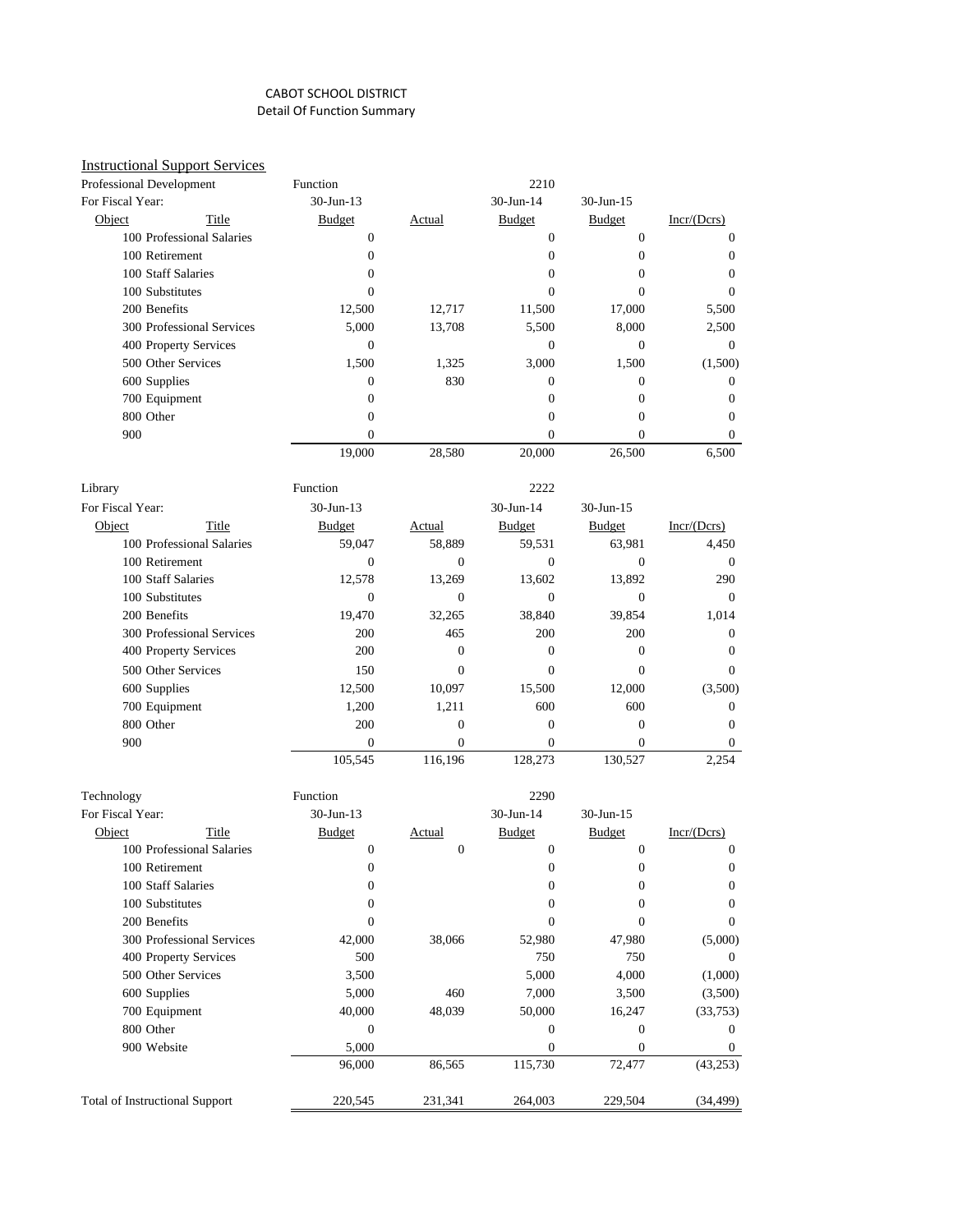#### **Administrative Function**

|                    | S. U. Assessments & School Board | Function       |                | 2300          |                |                  |
|--------------------|----------------------------------|----------------|----------------|---------------|----------------|------------------|
| For Fiscal Year:   |                                  | 30-Jun-13      |                | 30-Jun-14     | 30-Jun-15      |                  |
| Object             | Title                            | <b>Budget</b>  | Actual         | <b>Budget</b> | <b>Budget</b>  | Incr/(Dcrs)      |
|                    | 100 Professional Salaries        | $\mathbf{0}$   | $\overline{0}$ | $\mathbf{0}$  | $\overline{0}$ | $\mathbf{0}$     |
|                    | 100 Retirement                   | $\overline{0}$ | $\Omega$       | $\mathbf{0}$  | $\mathbf{0}$   | $\mathbf{0}$     |
|                    | 100 Staff Salaries               | 0              | 545            | $\mathbf{0}$  | $\mathbf{0}$   | $\boldsymbol{0}$ |
|                    | 100 Substitutes                  | $\Omega$       | $\Omega$       | $\Omega$      | $\Omega$       | $\Omega$         |
| 200 Benefits       |                                  | $\Omega$       | 41             | $\theta$      | $\Omega$       | $\mathbf{0}$     |
|                    | 300 Professional Services        | $\theta$       | 8,458          | 10,500        | 10,500         | $\Omega$         |
|                    | 300 S.U. Assessments             | 155,818        | 155,818        | 127,319       | 128,829        | 1,510            |
|                    | 400 Property Services            | $\Omega$       |                | $\Omega$      | $\Omega$       | $\Omega$         |
|                    | 500 Other Services               | 12,500         | 7,505          | 12,500        | 13,000         | 500              |
| 600 Supplies       |                                  | 400            | 61             | 400           | 400            | $\mathbf{0}$     |
|                    | 700 Equipment                    | $\theta$       |                | $\Omega$      | $\Omega$       | $\mathbf{0}$     |
| 800 Other          |                                  | 1,600          | 378            | 1,600         | 1,600          | $\mathbf{0}$     |
|                    | 900 Ancillary Programs           | 33,853         | 5,000          | 8,000         | 3,000          | (5,000)          |
|                    |                                  | 204,171        | 177,806        | 160,319       | 157,329        | (2,990)          |
| Principal's Office |                                  | Function       |                | 2410          |                |                  |
| For Fiscal Year:   |                                  | $30-Jun-13$    |                | 30-Jun-14     | 30-Jun-15      |                  |
| Object             | Title                            | <b>Budget</b>  | Actual         | <b>Budget</b> | <b>Budget</b>  | Incr/(Dcrs)      |
|                    | 100 Professional Salaries        | 83,000         | 65,500         | 85,490        | 88,055         | 2,565            |
|                    | 100 Retirement                   | $\mathbf{0}$   | $\overline{0}$ | $\mathbf{0}$  | $\mathbf{0}$   | $\mathbf{0}$     |
|                    | 100 Staff Salaries               | 49,724         | 52,887         | 54,813        | 54,475         | (338)            |
|                    | 100 Substitutes                  | 2,250          | 1,088          | 1,500         | 1,500          | $\mathbf{0}$     |
| 200 Benefits       |                                  | 44,065         | 40,068         | 53,617        | 46,904         | (6,713)          |
|                    | 300 Professional Services        | 5,000          | 23,179         | $\mathbf{0}$  | $\mathbf{0}$   | $\Omega$         |
|                    | 400 Property Services            | 17,808         | 25,237         | 24,048        | 24,312         | 264              |
|                    | 500 Other Services               | 3,000          | 7,221          | 5,700         | 5,700          | $\Omega$         |
| 600 Supplies       |                                  | 9,000          | 7,115          | 11,375        | 9,375          | (2,000)          |
|                    | 700 Equipment                    | 2,100          | 1,056          | 2,000         | 1,000          | (1,000)          |
| 800 Other          |                                  | 1,500          | 742            | 1,500         | 1,500          | $\mathbf{0}$     |
| 900                |                                  | $\overline{0}$ | $\mathbf{0}$   | $\mathbf{0}$  | $\overline{0}$ | $\mathbf{0}$     |
|                    |                                  | 217,447        | 224,093        | 240.043       | 232.821        | (7,222)          |

| <b>Fiscal Operations</b>                 |                              | Function      |         | 2520          |               |             |
|------------------------------------------|------------------------------|---------------|---------|---------------|---------------|-------------|
| For Fiscal Year:                         |                              | $30$ -Jun-13  |         | 30-Jun-14     | $30$ -Jun-15  |             |
| Object                                   | Title                        | <b>Budget</b> | Actual  | <b>Budget</b> | <b>Budget</b> | Incr/(Dcrs) |
|                                          | 100 Professional Salaries    | $\Omega$      |         | 0             | $\Omega$      | $\Omega$    |
| 100 Retirement                           |                              | $\Omega$      |         |               | $\Omega$      | $\Omega$    |
| 100 Staff Salaries                       |                              | $\Omega$      |         | 0             |               | $\theta$    |
| 100 Substitutes                          |                              | $\Omega$      |         | $\Omega$      | $\Omega$      | $\theta$    |
| 200 Benefits                             |                              |               |         | 0             |               | $\Omega$    |
|                                          | 300 Profes Serv. SU Assessmt | 62,500        | 62,644  | 69,002        | 70,263        | 1,261       |
|                                          | 400 Property Services        | $\Omega$      |         | $\theta$      | $\Omega$      | $\Omega$    |
|                                          | 500 Other Services           | 500           |         | 600           | $\Omega$      | (600)       |
| 600 Supplies                             |                              | 500           | 239     | 500           | 0             | (500)       |
| 700 Equipment                            |                              | $\Omega$      |         | 0             |               | $\Omega$    |
| 800 Other                                |                              | 24,000        | 17,976  | 19,950        | 19,950        | $\Omega$    |
| 900                                      |                              | $\Omega$      | 0       | $\Omega$      | $\Omega$      | $\Omega$    |
|                                          |                              | 87,500        | 80,859  | 90,052        | 90,213        | 161         |
| <b>Total of Administration Functions</b> |                              | 509,118       | 482,758 | 490,414       | 480,363       | (10,051)    |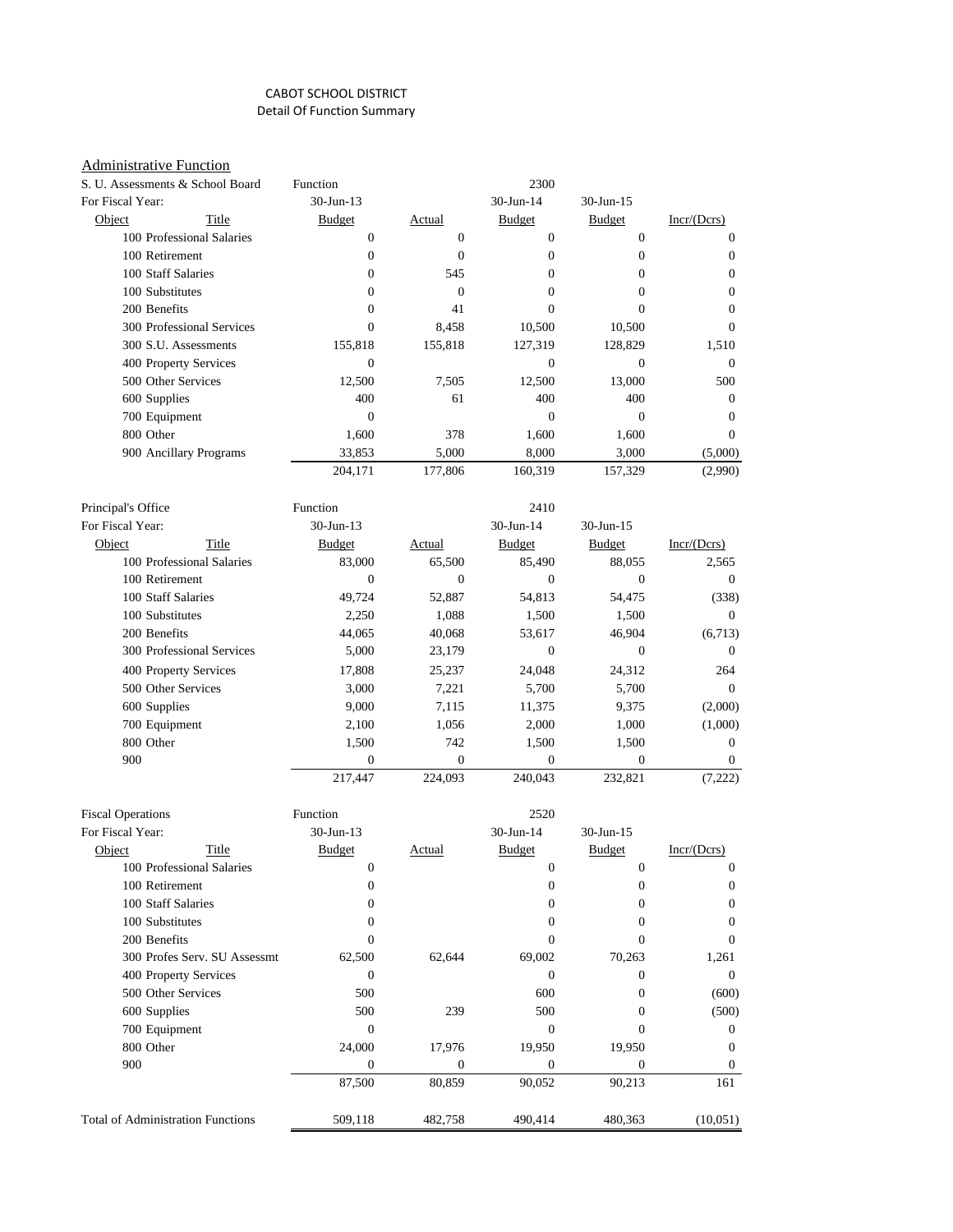#### Operations, Transportation and Debt Service

| Operations         |                             | Function         |                  | 2600             |                            |                        |
|--------------------|-----------------------------|------------------|------------------|------------------|----------------------------|------------------------|
| For Fiscal Year:   |                             | 30-Jun-13        |                  |                  | 30-Jun-14 30-Jun-15        |                        |
| Object             | Title                       | <b>Budget</b>    | Actual           | <b>Budget</b>    | <b>Budget</b>              | Incr/ (Dcrs)           |
|                    | 100 Professional Salaries   | $\boldsymbol{0}$ | $\mathbf{0}$     | $\overline{0}$   | $\boldsymbol{0}$           | 0                      |
|                    | 100 Retirement              | $\overline{0}$   | $\mathbf{0}$     | $\mathbf{0}$     | $\mathbf{0}$               | $\mathbf{0}$           |
|                    | 100 Staff Salaries          | 92,615           | 118,565          | 82,934           | 111,918                    | 28,984                 |
|                    | 100 Substitutes             | $\mathbf{0}$     |                  | $\overline{0}$   | $\mathbf{0}$               | $\mathbf{0}$           |
|                    | 200 Benefits                | 23,067           | 30,151           | 22,270           | 40,395                     | 18,125                 |
|                    | 300 Professional Services   | 1,500            | 10,205           | $\mathbf{0}$     | $\boldsymbol{0}$           | $\mathbf{0}$           |
|                    | 400 Property Services       | 60,000           | 51,015           | 54,860           | 55,360                     | 500                    |
|                    | 500 Other Services          | 30,000           | 26,714           | 14,300           | 23,100                     | 8,800                  |
|                    | 600 Supplies                | 85,000           | 86,069           | 79,900           | 79,900                     | 0                      |
|                    | 700 Equipment               | 4,000            | 70               | 4,000            | 4,000                      | $\mathbf{0}$           |
|                    | 800 Other                   | 15,000           | $\boldsymbol{0}$ | $\mathbf{0}$     | $\mathbf{0}$               | $\mathbf{0}$           |
| 900                |                             | $\mathbf{0}$     | $\mathbf{0}$     | $\mathbf{0}$     | $\Omega$                   | 0                      |
|                    |                             |                  | 311,182 322,789  | 258,264          | 314,673                    | 56,409                 |
| Transportation     |                             | Function         |                  | 2700             |                            |                        |
| For Fiscal Year:   |                             | 30-Jun-13        |                  |                  | 30-Jun-14 30-Jun-15        |                        |
| Object             | Title                       | <b>Budget</b>    | Actual           | <b>Budget</b>    | <b>Budget</b>              | $Incr/(\mathbf{Dcrs})$ |
|                    | 100 Professional Salaries   | $\boldsymbol{0}$ | $\overline{0}$   | $\mathbf{0}$     | $\boldsymbol{0}$           | 0                      |
|                    | 100 Retirement              | $\mathbf{0}$     | $\overline{0}$   | $\overline{0}$   | $\mathbf{0}$               | $\mathbf{0}$           |
| 100 Staff Salaries |                             | 23.418           | 19,418           | 24121            | 24,054                     | (67)                   |
|                    | 100 Substitutes             | $\mathbf{0}$     | $\mathbf{0}$     | $\mathbf{0}$     | $\mathbf{0}$               | 0                      |
|                    | 200 Benefits                | 4,710            | 13,628           | 4,870            | 13,360                     | 8.490                  |
|                    | 300 Professional Services   | 1,000            | 294              | 1,710            | 1,710                      | 0                      |
|                    | 400 Property Services       | 12,500           | 8,398            | 7,500            | 10,500                     | 3,000                  |
|                    | 500 Other Services          | 3,500            | 16,271           | 350              | 1,100                      | 750                    |
|                    | 600 Supplies                | 13,000           | 9,555            | 16,600           | 16,600                     | 0                      |
|                    | 700 Equipment               | 1,000            |                  | 1,000            | 1,000                      | $\mathbf{0}$           |
|                    | 800 Other                   | 0                |                  | 0                | $\boldsymbol{0}$           | $\mathbf{0}$           |
|                    | 900 Transportation Contract | $\mathbf{0}$     |                  | $\mathbf{0}$     | $\mathbf{0}$               | $\mathbf{0}$           |
|                    |                             | 59,128           | 67,564           | 56,151           | 68,324                     | 12,173                 |
| Debt Service       |                             | Function         |                  | 5100             |                            |                        |
| For Fiscal Year:   |                             | 30-Jun-13        |                  |                  | 30-Jun-14 30-Jun-15        |                        |
| Object             | Title                       | <b>Budget</b>    | <b>Actual</b>    | <b>Budget</b>    | <b>Budget</b>              | Incr/(Dcrs)            |
|                    | 100 Professional Salaries   | 0                | $\mathbf{0}$     | $\mathbf{0}$     | $\boldsymbol{0}$           | 0                      |
|                    | 100 Retirement              | 0                |                  | $\boldsymbol{0}$ | 0                          | 0                      |
|                    | 100 Staff Salaries          | 0                |                  | $\boldsymbol{0}$ | $\boldsymbol{0}$           | $\boldsymbol{0}$       |
|                    | 100 Substitutes             | 0                |                  | 0                | $\boldsymbol{0}$           | 0                      |
|                    | 200 Benefits                | 0                |                  | 0                | 0                          | $\mathbf{0}$           |
|                    | 300 Professional Services   | 0                |                  | $\mathbf{0}$     | $\boldsymbol{0}$           | $\boldsymbol{0}$       |
|                    | 400 Property Services       | 0                |                  | 0                | $\boldsymbol{0}$           |                        |
|                    | 500 Other Services          | 0                |                  | 0                | 0                          | 0<br>$\mathbf{0}$      |
|                    | 600 Supplies                | 0                |                  | 0                | 0                          | 0                      |
|                    | 700 Equipment               | $\boldsymbol{0}$ |                  | $\boldsymbol{0}$ |                            | 0                      |
|                    |                             |                  |                  | 26,095           | $\boldsymbol{0}$<br>16,688 |                        |
|                    | 800 Interest                | 27,479           | 28,478           |                  |                            | (9, 407)               |

900 Debt Reduction 0 0 24,299 24,299 900 Principal 97,740 97,739 94,190 94,244 54

Total of Operation/Transport/Debt 495,529 516,570 434,700 518,228 83,528

125,219 126,217 120,285 135,231 14,946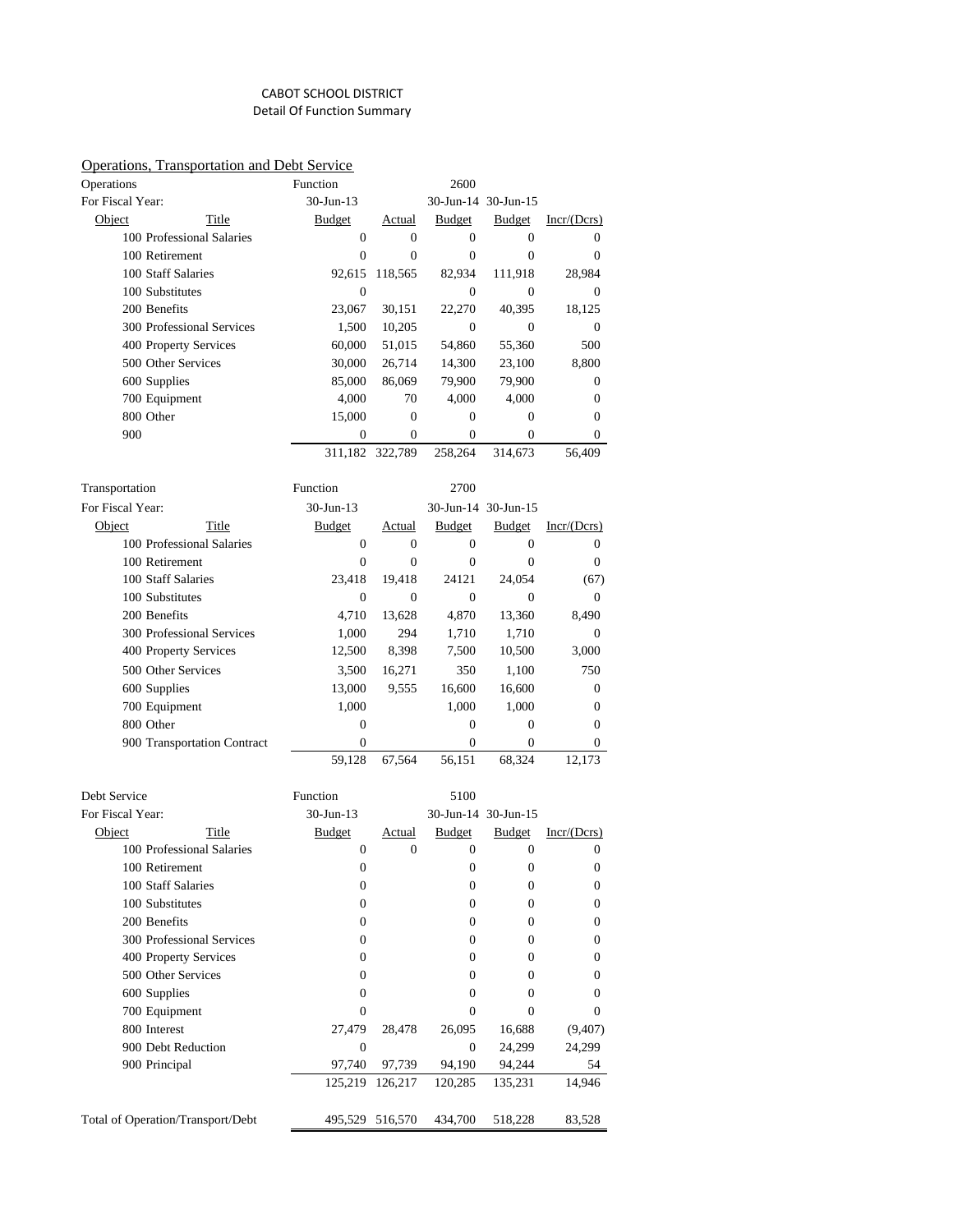|                  | Prior Year Expenditures/Fund Transfers/Construction Activity |               |           |               | 4000 & 5000   |             |
|------------------|--------------------------------------------------------------|---------------|-----------|---------------|---------------|-------------|
| For Fiscal Year: |                                                              | $30$ -Jun-13  |           | $30$ -Jun-14  | $30$ -Jun-15  |             |
| Object           | Title                                                        | <b>Budget</b> | Actual    | <b>Budget</b> | <b>Budget</b> | Incr/(Dcrs) |
|                  | 100 Professional Salaries                                    | $\Omega$      | $\Omega$  |               | $\Omega$      | $\Omega$    |
|                  | 100 Retirement                                               | 0             |           |               |               | $_{0}$      |
|                  | 100 Staff Salaries                                           |               |           |               |               | $\Omega$    |
|                  | 100 Substitutes                                              |               |           |               |               | $\Omega$    |
|                  | 200 Benefits                                                 | 0             |           |               |               | 0           |
|                  | 300 Professional Services                                    | $\Omega$      |           |               |               | 0           |
|                  | 400 Property Services                                        | 79,245        | 36,764    | 65,000        | 10,000        | (55,000)    |
|                  | 500 Other Services                                           | $\theta$      |           |               |               | 0           |
|                  | 600 Supplies                                                 | $\Omega$      |           |               |               | $\Omega$    |
|                  | 700 Equipment                                                | 0             |           |               |               | $\Omega$    |
|                  | 800 Other                                                    | $\Omega$      |           |               |               | $\Omega$    |
|                  | 900 Prior Adjustments                                        |               |           |               |               | $_{0}$      |
|                  | 900 Fund Transfer                                            | 15,000        | 13,742    | 15,000        | $\Omega$      | (15,000)    |
|                  |                                                              | 94,245        | 50,506    | 80,000        | 10,000        | (70,000)    |
|                  | <b>Grand Totals</b>                                          | 3,634,988     | 3,505,178 | 3,637,062     | 3,675,417     | 38,355      |

Projects list:

2 Catch Basins CSPAC Lawn Main Entrance 10,000

 $\boldsymbol{0}$ 10,000